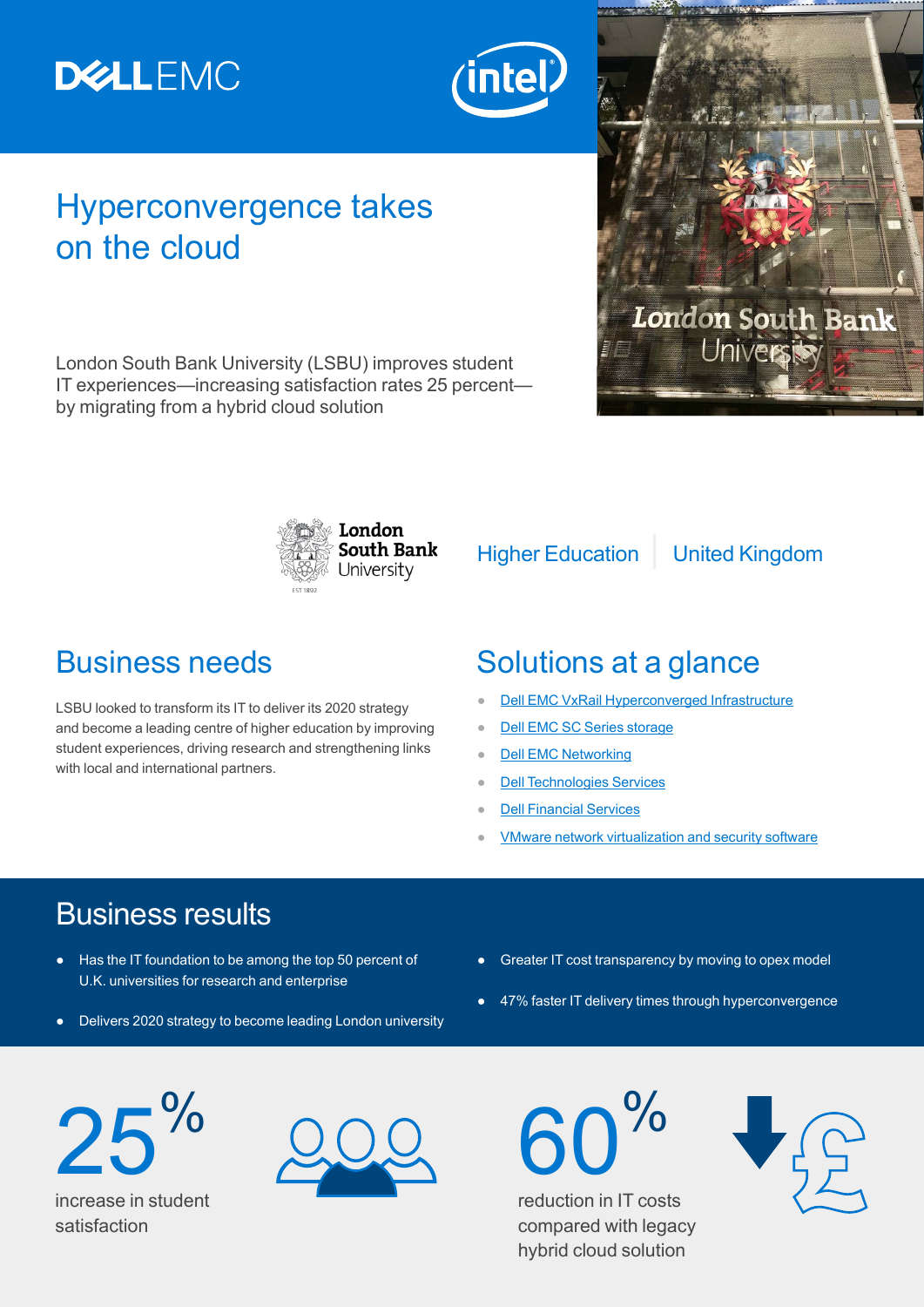Universities in the United Kingdom are changing fast. They are transforming their IT infrastructures so they can prosper in a marketplace facing new challenges, including greater competition for students, who want nothing less than fast access to data anytime, anywhere.

### 2020 strategy goals

London South Bank University (LSBU), located in central London, is transforming its IT to successfully meet today's challenges. LSBU created its 2020 strategy document—a guide to address changes in higher education—giving IT centre stage. The strategy document states that technology is key to improving students' higher education experiences, driving post-graduate research, and building stronger links with local and international partners.

#### Transformation starts in the data centre

To deliver LSBU's 2020 strategy goals, however, the university needed to overhaul the existing infrastructure. LSBU had a hybrid cloud solution in which the virtual learning environment for students and line-of-business systems, such as human resources and finance, ran from a private cloud. In addition, the university operated two data centres for services including building access control, telephony and a student portal.

The main issue for LSBU was the cost of managing both the cloud and on-premises infrastructure. Alexander Denley, deputy director of Innovation & Transformation at LSBU, says, "Eighty percent of our time—and a significant part of our operating budget—was spent on 'keeping the lights on,' and just 20 percent was dedicated to innovation and improving services. We were just renting rack space. To deliver our 2020 programme and become a leading university in London, we needed to turn this around."

#### Hyperconvergence provides the answer

LSBU sought solutions from leading technology vendors, including Dell EMC. The Dell EMC team invited Denley and his colleagues to the Dell EMC Executive Briefing Center in London for a Dell Technologies Advantage and Transformation whiteboard discussion about traditional versus innovative solutions to deliver LSBU's goals. As Denley recalls, "I felt that Dell EMC really understood what we wanted to deliver, and when the team proposed the hyperconverged VxRail appliance, I believed we'd found what we were looking for. With VxRail, we could increase levels of innovation, and IT could deliver more value to the university."

#### Flexible financing removes possible barriers

Next, LSBU began talks with Dell Financial Services (DFS) so the university could invest in VxRail and stay within budget. "Without DFS," says Denley, "we couldn't have delivered such a transformational IT project for LSBU. DFS offered flexible financing options, so we weren't held back by an existing agreement with a previous provider. With Dell Financial Services behind us, we could press ahead with our transformation—delivering the project in one go."

#### Services support ensures seamless changeover

LSBU worked with Dell Technologies Services to implement the hyperconverged infrastructure. A project manager put together a core Dell Technologies team to work solidly on implementing the hardware as well as complete all testing before the hyperconverged solution went live. "It was as though Dell Technologies became part of our IT team," says Denley. Specialists on each part of the solution, including VxRail, storage, server, networking, data protection and VMware, assisted on the implementation. "Our collaboration with Dell Technologies Services was excellent," says Denley. "The solution crossover was seamless."

*"We've cut our IT costs by 60 percent by transforming our IT with Dell Technologies."*

Alexander Denley, Deputy Director of Innovation & Transformation, LSBU

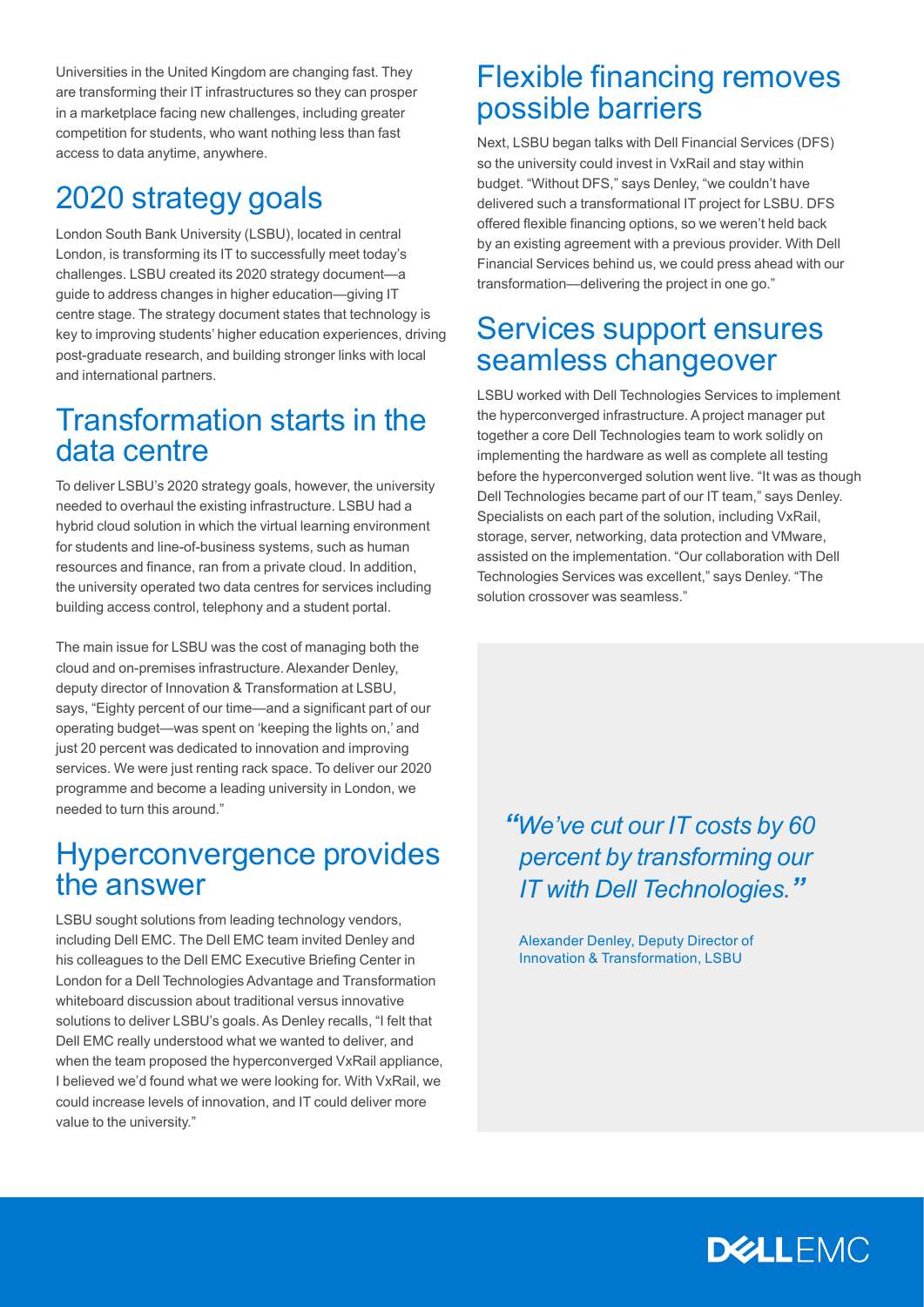

*"Our collaboration with Dell Technologies Deployment Services was excellent. The solution crossover was seamless."*

Alexander Denley, Deputy Director of Innovation & Transformation, LSBU

LSBU has deployed a VxRail stretched cluster in each of its two data centres, following an active-active configuration. Dell EMC Data Domain provides backup for each cluster. Dell EMC PowerEdge R640 servers run VMware NSX, Dell EMC SC3000 Series arrays store data, and Dell EMC Networking switches provide data links to the cloud and security. The solution also includes Dell EMC ProSupport Mission Critical assistance over five years.

#### 2020—signed, sealed and delivered

LSBU can thrive in a changing higher education marketplace in line with its 2020 strategy. The university has put in place a transformational IT infrastructure to improve students' experiences, driving post-graduate research and building stronger connections with local and international partners. "Our solution from Dell Technologies is already having an impact," says Denley. "We've flipped the 80:20 statistic so that no more than 20 percent of our resource goes to keeping the lights on, and at least 80 percent goes to innovation. We've also gained complete transparency over IT by moving to an opex model, which means we can provide highly accurate cost analysis on any new service."

#### 25% rise in satisfaction rates

Students are happy with the university's new IT services. A recent survey showed an increase of 25 percent in the number of students who were highly satisfied with the services. Comments Denley, "Any universities not delivering on their IT will have problems attracting students. That's why it's been so important for us to modernise our technology with Dell EMC. Students are seeing more value in our IT services. They are looking at it as a reason for investing not only their money, but also a significant period of their lives studying with us."

#### 60% cost saving to enable new services

Compared with the previous hybrid infrastructure, LSBU's new IT infrastructure is more cost-effective. This, in turn, frees up resources to invest in new services that will continue to enhance student experiences as well as drive research and forge community links. "We've cut our IT costs by 60 percent by transforming our IT with Dell Technologies," says Denley. "Because we work with DFS and don't have to cover 100 percent of our IT costs up front, we also have greater opportunity to resource the analysis, development and delivery of new services that will add value to coming to LSBU."